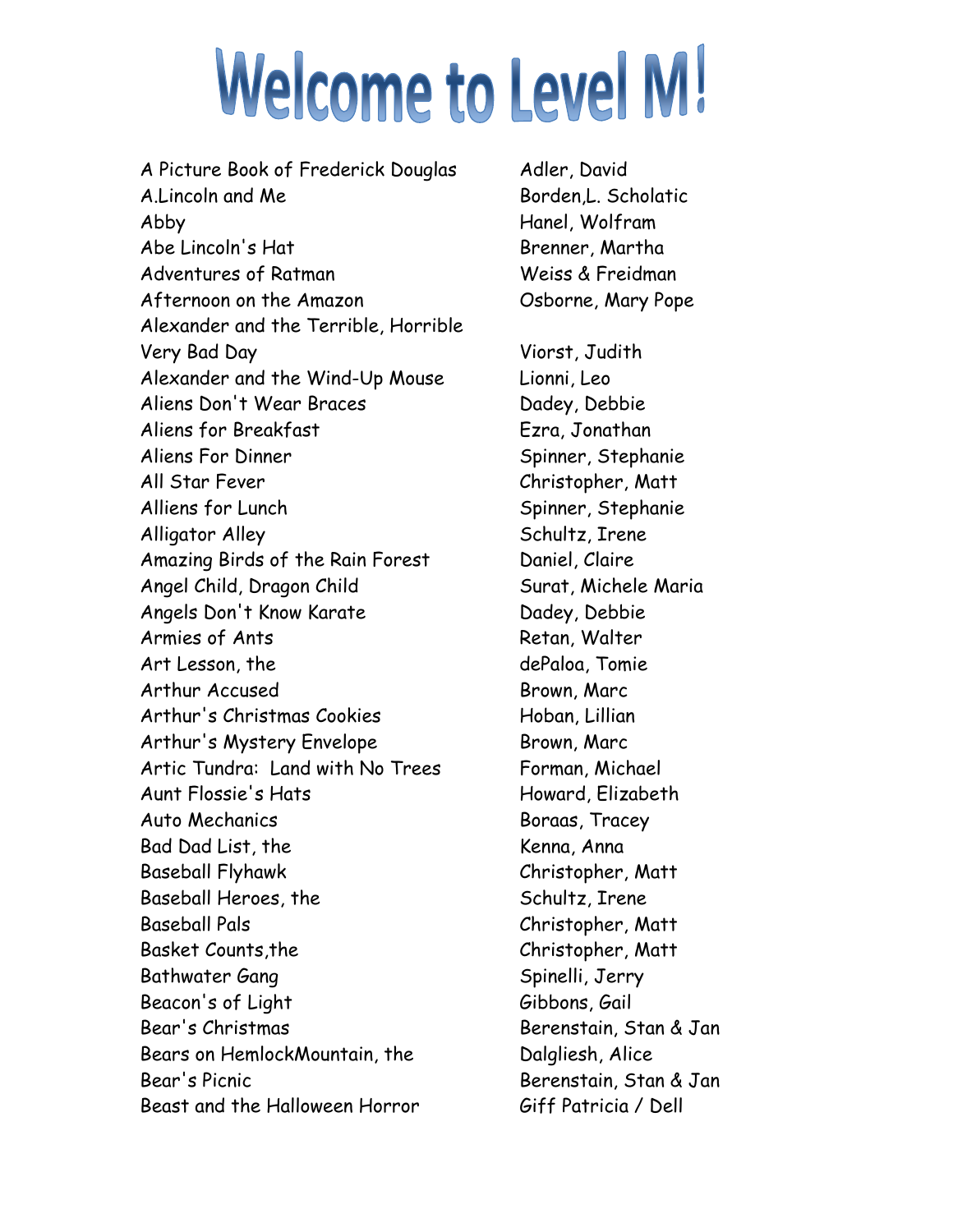Beast In Mrs. Rooney,s Room Giff Patricia / Dell Berenstain Bear Scouts and the Coughing Catfish Berenstain, Stan & Jan Berenstain Bears & the Missing Honey Berenstain, Stan & Jan Best Friends Kellogg, Steven Best Friends Sleep Over Rogers, Jacqueline Best Wishes for Eddie Nayer, Judy Big Bunny and the Easter Eggs McCloskey, Robert Big Fish, the Yukish, Joe Bigfoot Doesn't Square Dance Dadley, Debbie Biggest Pumpkin Ever Kroll, Steven Blackberry Ink Merriam, Eve Blue Hill Meadown Rylant, Cynthia Blue Ribbon Blues Spinelli, Jerry Blueberries for Sal McCloskey, Robert Book About your Skeleton Dadey, Debbie Bossy Gallito, the Gonzalez, Lucia Boston Coffee Party Rappaport, Doreen Boundless Grace Hoffman. Mary Boy Who Walked on Air Corbett, Scott Brave Maddie Egg Standiford, Natalie Bringing the Rain to Kapiti **Aardema**, Verna Buddie, the First Seeing Eye Dog Moore, Eva Buffalo Before Breadfast Osborne, Mary Pope Buried Eye, the Schultz, Irene Buster Baxter, Cat Saver Brown, Marc Buster Dino Dilemma Brown, Marc Buster Makes the Grade Brown, Marc Buster's Dino Dilemma Brown, Marc Buttons for George Washington Roop, Peter and Connie Cam Jansen and the Mystery of the UFO Adler, David Camp Sink or Swim Davis, Gibbs Can Do, Jenny Archer Conford, Ellen Case for Jenny Archer Conford, Ellen Case of the Elevator Duck Berends, Polly Case of the Hungry Stranger Bonsall, Crosby Cat and Rat Young, Ed Cat Bugler Krailing, Tessa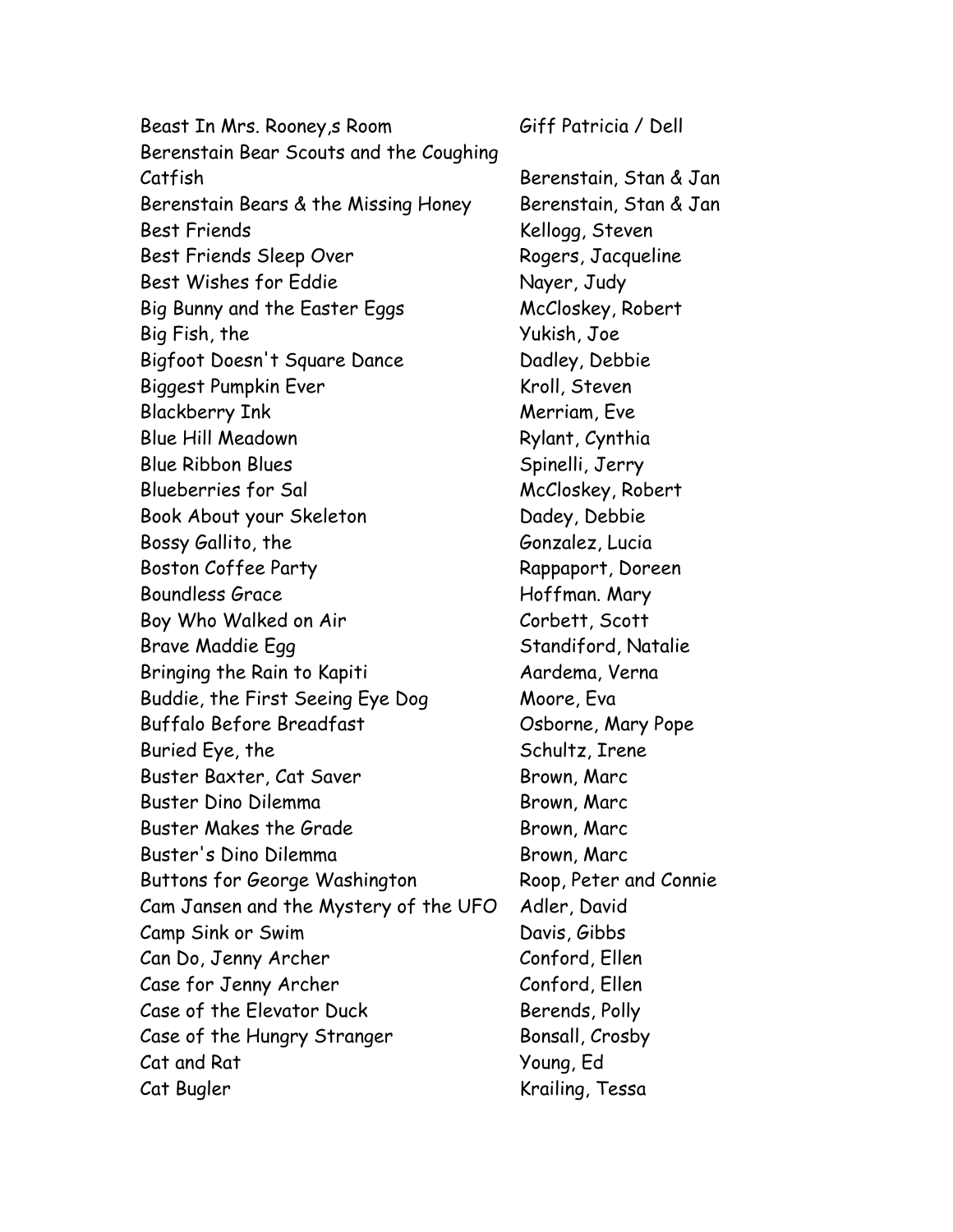Catch that Pass Christopher, Matt Catcher with a Glass Arm Christopher, Matt Catcher's Mask, the Christopher, Matt Center Court Sting Christopher, Matt Centerfield Ballhawk Christopher, Matt Chair for My Mother,A Williams, Vera Chalk Box Kid, the Christopher, Matt Challenge at Second Base Bulla Clyde Robert Cherries and Cherry Pits Williams, Vera Chicken Soup with Rice Sendak, Maurice Chinese Mirror Ginsburg, Mirra Circus Mystery, the Schultz, Irene City Green DiSalvo-Ryan, Dyanne Cloudy with a Chance of Meatballs Barrett, Judi Clue in the Castle, the Schultz, Irene Comeback Challenge Christopher, Matt Copper lady, the Ross, Alice Count your Money with the Polk Street School Giff Patricia / Dell Counterfeit Tackle, the Christopher, Matt Crackerjack Halfback Christopher, Matt Cupid Don't Flip Hamburgers Dadley, Debbie Cyclops Doesn't Rollerblade Dadley, Debbie Dancing with the Indians Medearis, Angela Dandelion Freeman, Don Day at the Races Michaels, Eric Day of Ahmed's Secret, A Heide, Florence Day of the Dragon King Cosborne, Mary Pope Day the Sky Turned Green, the Reeves, Barbara Diamond Champs Christopher, Matt Diego Rivera Venezia, Mike Dingoes at Dinnertime **Communist Communist Communist Communist Communist Communist Communist Communist Communist Communist Communist Communist Communist Communist Communist Communist Communist Communist Communist Communist** Dinosaur Battle, A Granowsky, Alvin Dinosaurs Before Dark Cosborne, Mary Pope Dinosaurs That Ate Meat Granowsky, Alvin Dirt Bike Racer Christopher, Matt Dirt Bike Runaway Christopher, Matt Dog for a Game Gackenbach, Dick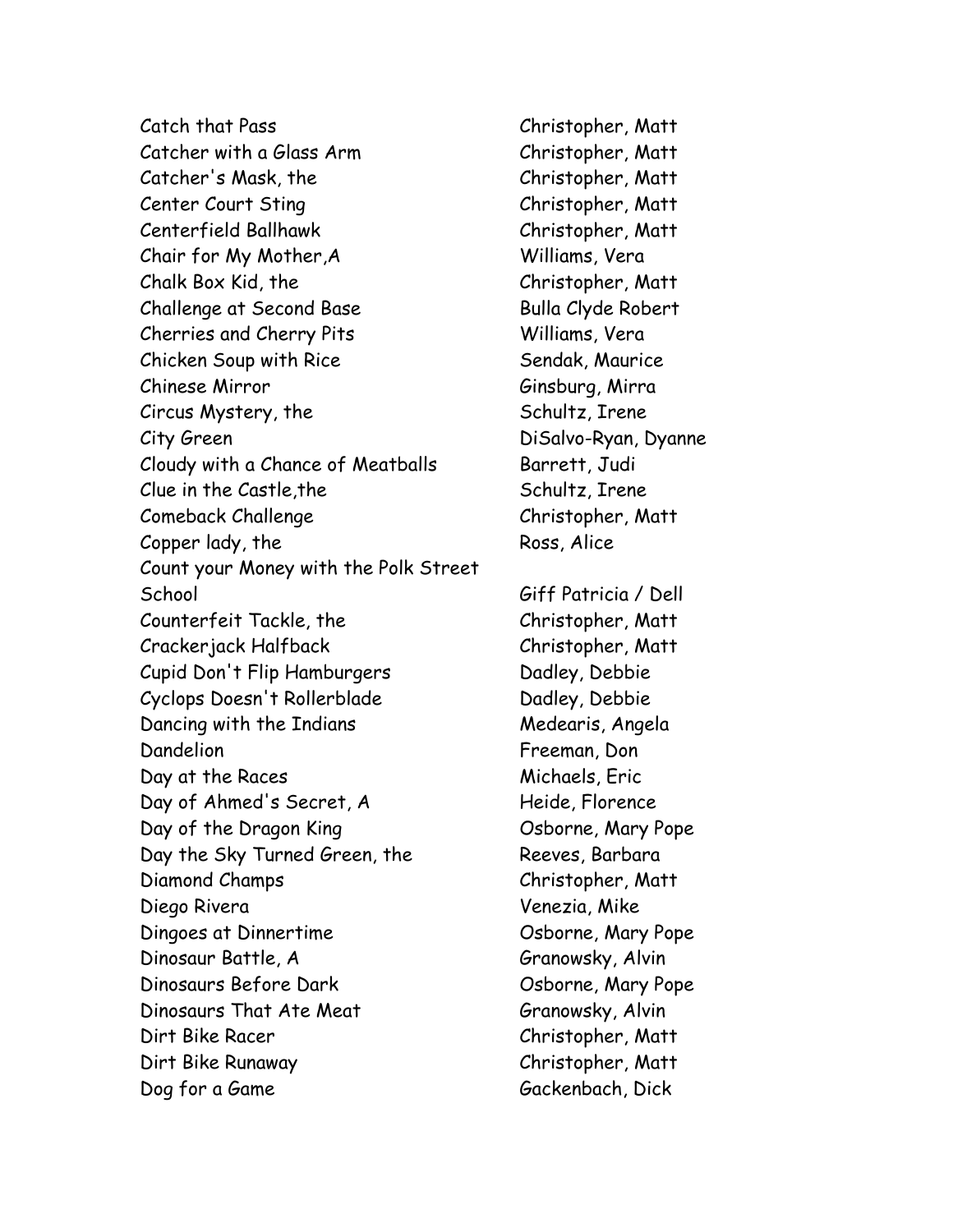Dog that Stole Football Plays, the Christopher, Matt Dolphins at Daybreak **Canada Expansion Company Pope** Osborne, Mary Pope Donkey Rescues Krailing, Tessa Don't Forget the Bacon Hutchins, Pat Double Play at Short Christopher,Matt Double Switch Noonan, Diana Dr. De Soto Steig, William Dr. De Soto Goes to Africa Steig, William Dr. Jekyll, Orthodontist Greenburg, Dan Dracula Doesn't Drink Lemonade Dadey, Debbie Dragons don't cook Pizza Dadey, Debbie Drinking Gourd, The Monjo, F.N. Ducks Crossing Wilson, Trevor Eeny, Meeny, Miney Mole Yolen, Jane Elaine and the Flying Frog Chang, Heidi Elbert's Bad Word Wood, Audrey Eliza trhe Hypnotizer Granger, Michele Elmer and the Dragon Gannett, Ruth Elves and the Shoemaker Littledale, Freda Elves Don't Wear Hardhats Gannett, Ruth Elvis the Turnip and me Greenburg, Dan Emily Arrow Giff Patricia / Dell Emily Arrow Promises to Do Better THis Year Giff Patricia / Dell Emperor's New Clothes, The Anderson, Hans Everybody Cooks Rice Dooley, N. Extraordinary Egg, the Extraordinary Egg, the Lionni, Leo Fancy Feet Giff Patricia / Dell Farmer Boy Days Wilder, Laura Ingalls Favorite Greek Myths Changes Associate Comme, Mary Pope Fighting Tackle Christopher, Matt Fiji flood,the Schultz, Irene Fireflies in the Night Fireflies in the Night Fish Face Giff Patricia / Dell Five True Dog Stories Davidson, Margaret Five True Horse Stories **Filter Contract** Davidson, Margaret Flat Stanley Brown, Jeff Follow the Drinking Gourd Winter, Jeanette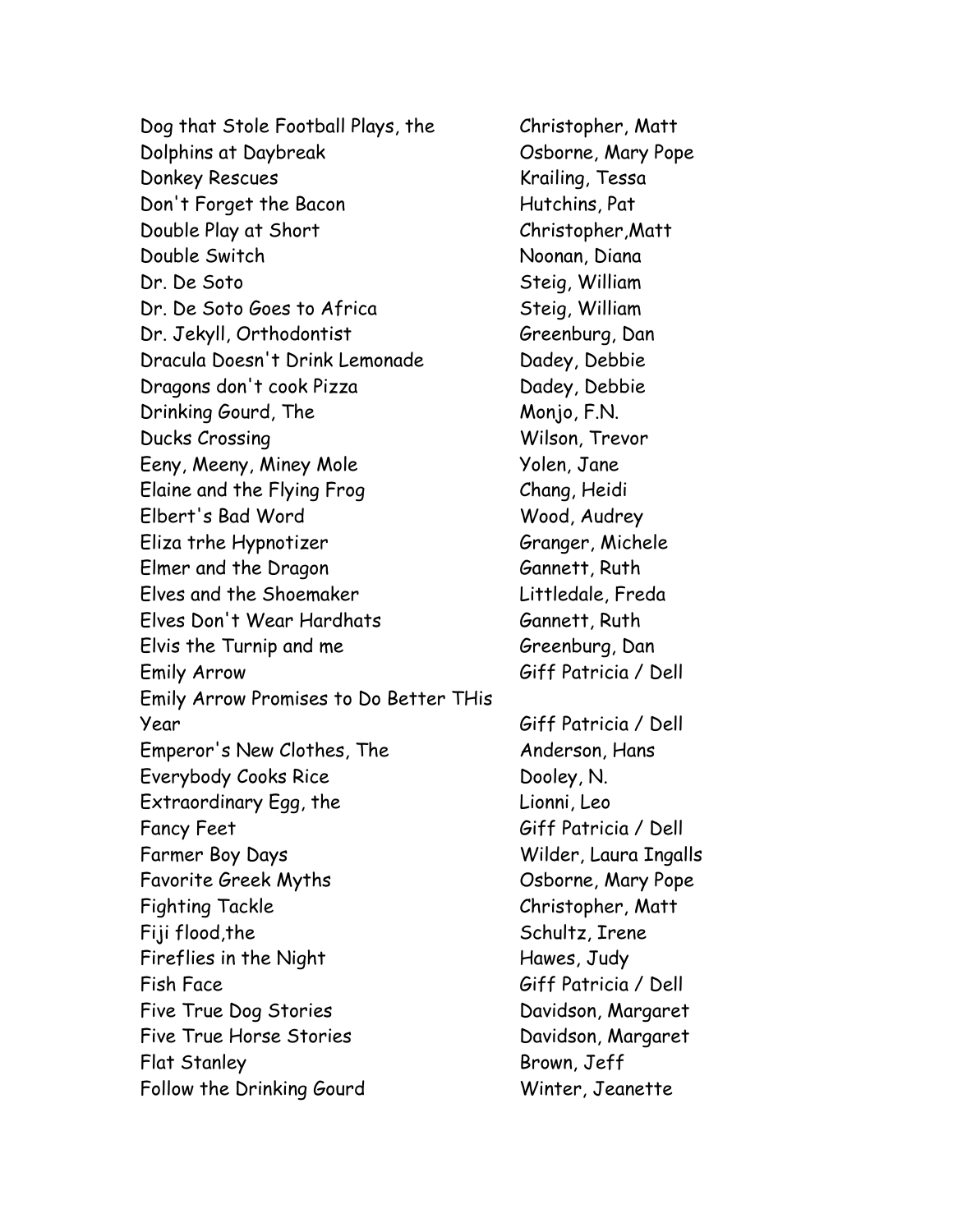Football Fugitive Christopher, Matt Fossils Tell of Long Ago **Aliki** Fox Steals Home, the Christopher, Matt Fox Went Out on a Chilly Night, The Spier, Peter Frankenstien Doesn't.. Dadey, Debbie Freckle Juice Blume, Judy Frederick Douglas:THe Last DAy of Stavery Davidson, Margaret Frog Who Would Be King Walker, Kate Genies don't ride Bicycles **Dadey**, Debbie Genies Don't Tide Bicycles Dadey, Debbie George Washington's Mother Fritz, Jean Ghost Don't Eat Potato Chips Dadey, Debbie Ghost in Tent 19, the  $O'$ Connor, Jim Ghost Named Wanda Greenburg, Dan Ghost of the Auto Graveyard Berenstain, Stan & Jan Ghost School Clifford, Eth Ghost Town at Sundown Cosborne, Mary Pope Ghost Town Treasure **Bulla, Clyse Robert** Ghosts Don'e Eat Potato chips Dadey, Debbie Ghouls don't Scoup Icecream Dadey, Debbie Giants Don't Go Snowboarding Dadey, Debbie Giants, The Granowsky, Alvin Gingerbread Man, The **Lundell**, M. Girl Who Loved Wild Horses, The Goble, Paul Goblins Don't Play Video Games Dadey, Debbie Good for Nothing Dog Schultz, Irene Gouls Don't Scoop Ice Cream Dadey, Debbie Great Dinosaur Hunt. the Schultz, Irene Great Houdini, The :world....Artist Kulling, Monica Great Ice Battle, the Abbott, Tony Great Quarterback Switch, the Christopher, Matt Great Riddle Mystery MacClem, James Great-grandpa in the Litter Box Greenburg, Dan Gremlins Don't Chew Bubble Gum Dadey, Debbie Gym Teacher from the Black Lagoon Thaler, Mike Hang A Left at Venus Greenburg, Dan Hansel and Gretel Lesser,Rika & Paul O. Zelinsky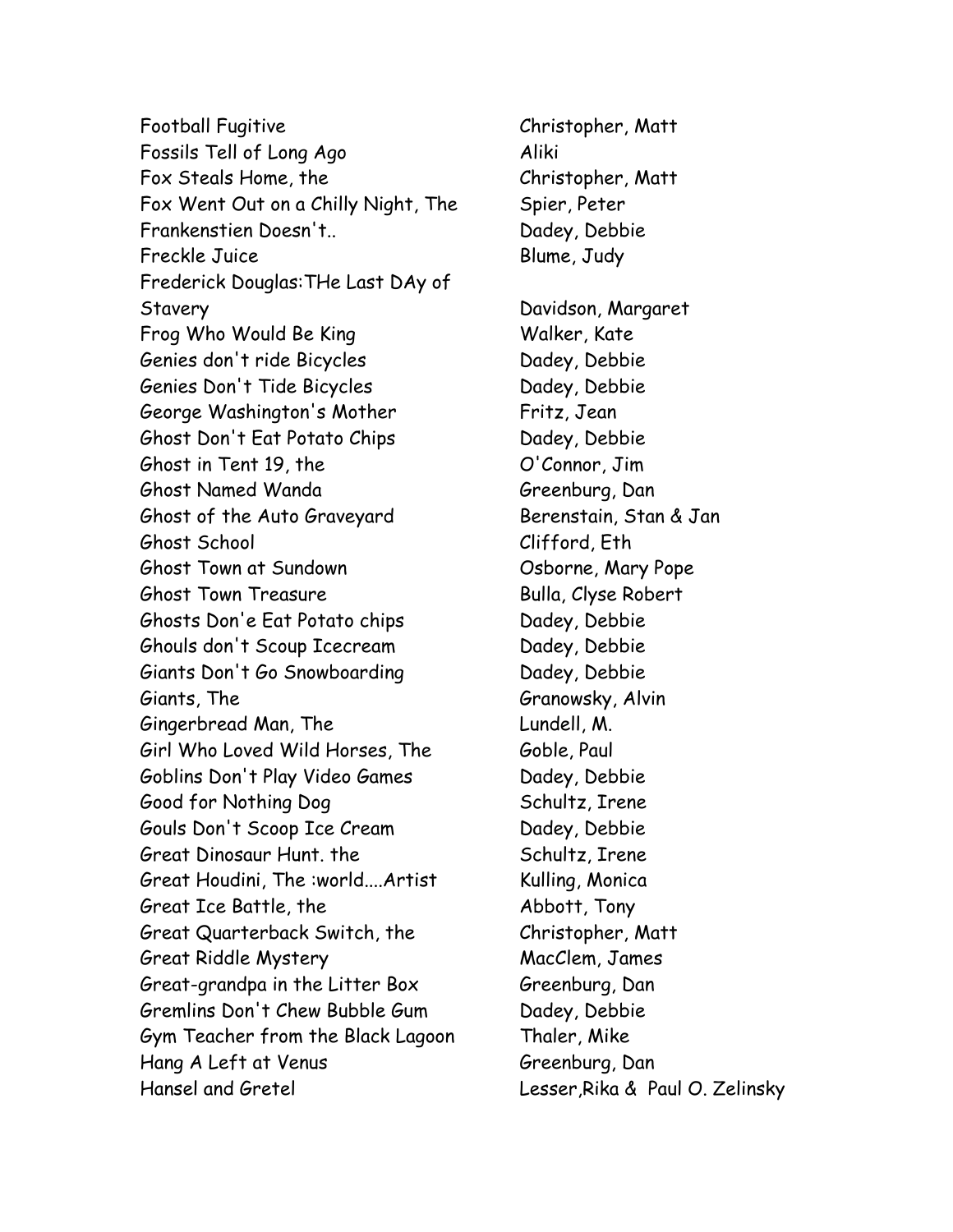Happy Birthday, Moon Asch, Frank Hard Drive to Short Christopher, Matt Harold's Circus Johnson, Crockett Hattie Rabbit Gackenbach, Dick Haunted Halloween, the Schultz, Irene Heckedy Peg Wood, Audrey Helen Keller Davidson, Margaret Hercules doesn't Pull Teeth Dadey, Debbie Hidden Hand, the Schultz, Irene Hilary and the Lions Desaix, Frank Hit-Away Kid, the Christopher, Matt Hoopstars Go to the Hoop Hughes, Dean Houling at the Hauntly's Dadley, Debbie Hours of the Olympics Cosborne, Mary Pope House of the Horrible Ghosts Hayes, Geoffrey How Do We Know About ? Granowsky, Alvin Howie Merton and the Magic Dust Reeves, Faye Hue Boy Mitchell, Rita Phillips I Can't said the Ant Cameron, Polly I Hate Camping Petersen, P.J. I Hate Company Petersen, P.J. Ice Magic christopher, Matt If the Dinosaurs Came Back Most, Bernard If You Squirt at a Rhinocerous Dunn I'm Out of My Body...Please Leave a Message Greenburg, Dan In Aunt Lucy's Kitchen Rylant, Cynthia In My Momma's Kitchen Nolen, Jerdine In the Dinosaur's Paw Giff Patricia / Dell Invisibe in the Third Grade Cuyer, Margery Ira Sleeps Over Waber, Bernard Island Baby Keller, Holly Jack and the Beanstalk Galdone, Paul Jenny Archer to the Rescue Conford, Ellen Jenny Archer, Author Conford, Ellen Jigsaw Jones Mystery, the Case of...Snowman Ruller, James Jilly the Kid Krailing, Tessa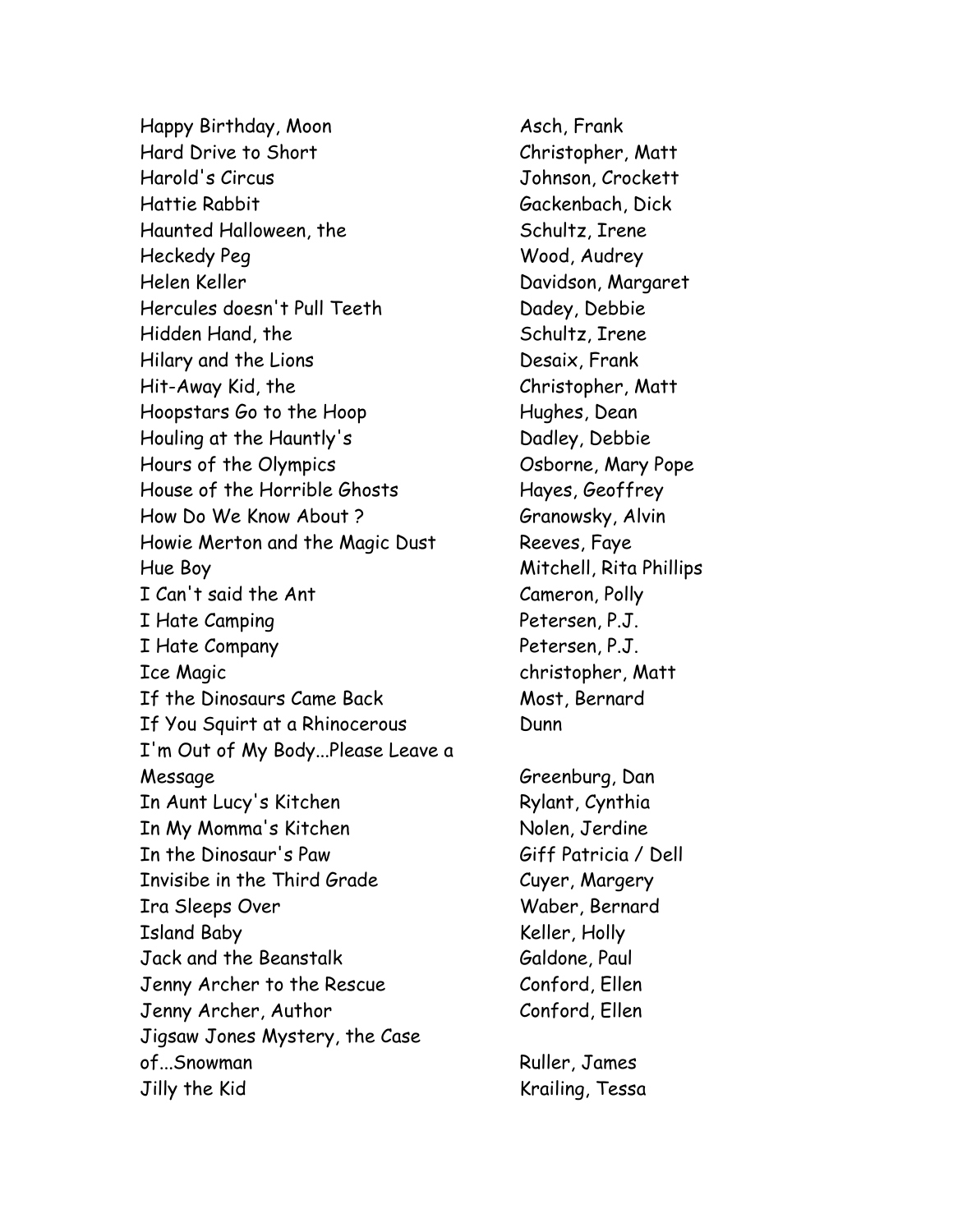Job for Jenny Archer, A Conford, Ellen Johnny Long Legs Christopher, Matt Junie B.Jones... Series Park, Barbara Junior Gymnasts"#2 Katie's Big Move Slater, Teddy Kate Shelly and the Midnight Express Wetterer, Margaret Keep Ms. Sugarman in the Fourth Grade Levy, Eizabeth Kid who onlyHit Homers Christopher, Matt Kids in Ms. Colman's Class Martin, Ann M. King Arthur **Brown, Marc** Knight at Dawn, the Charles Cosborne, Mary Pope Knights Don't Teach Piano **Dadey, Debbie** Laura and Mr. Edwards Wilder, Laura Ingalls Laura and Nellie Wilder, Laura Ingalls Laura's Ma Wilder, Laura Ingalls Laura's Pa Wilder, Laura Ingalls Lazy Lions, Lucky Lambs Giff Patricia / Dell Lentil McCloskey, Robert Leprechauns Don't Play Basketball Dadey, Debbie Let's Go Philadelphia Giff Patricia / Dell Letting Swift River Go **Yolen, Jane** Lighthouse Mermaid Karr, Kathleen Lions at Lunchtime Osborne, Mary Pope Little Hawk's New Name Bolognese, Don Little House Birthday, A Wilder, Laura Ingalls Little House Farm Daya Burton, Virginia Lee Little House Friends Friends Burton, Virginia Lee Little House, The Burton, Virginia Lee Little Lefty Christopher, Matt Little Red hen makes a Pizza Sturges, Philemon Little Swan Geras, Adele Little Women Alcott, Louisa May: Bullseye Littles and the... The (series) Peterson, John Littles Take a Trip Peterson, John Locked in the Library Entry Brown, Marc Long Shot for Paul Christopher, Matt Look Who's Playing First Base Christopher, Matt Lost and Found Teague, Mark Lost Children, the Goble, Paul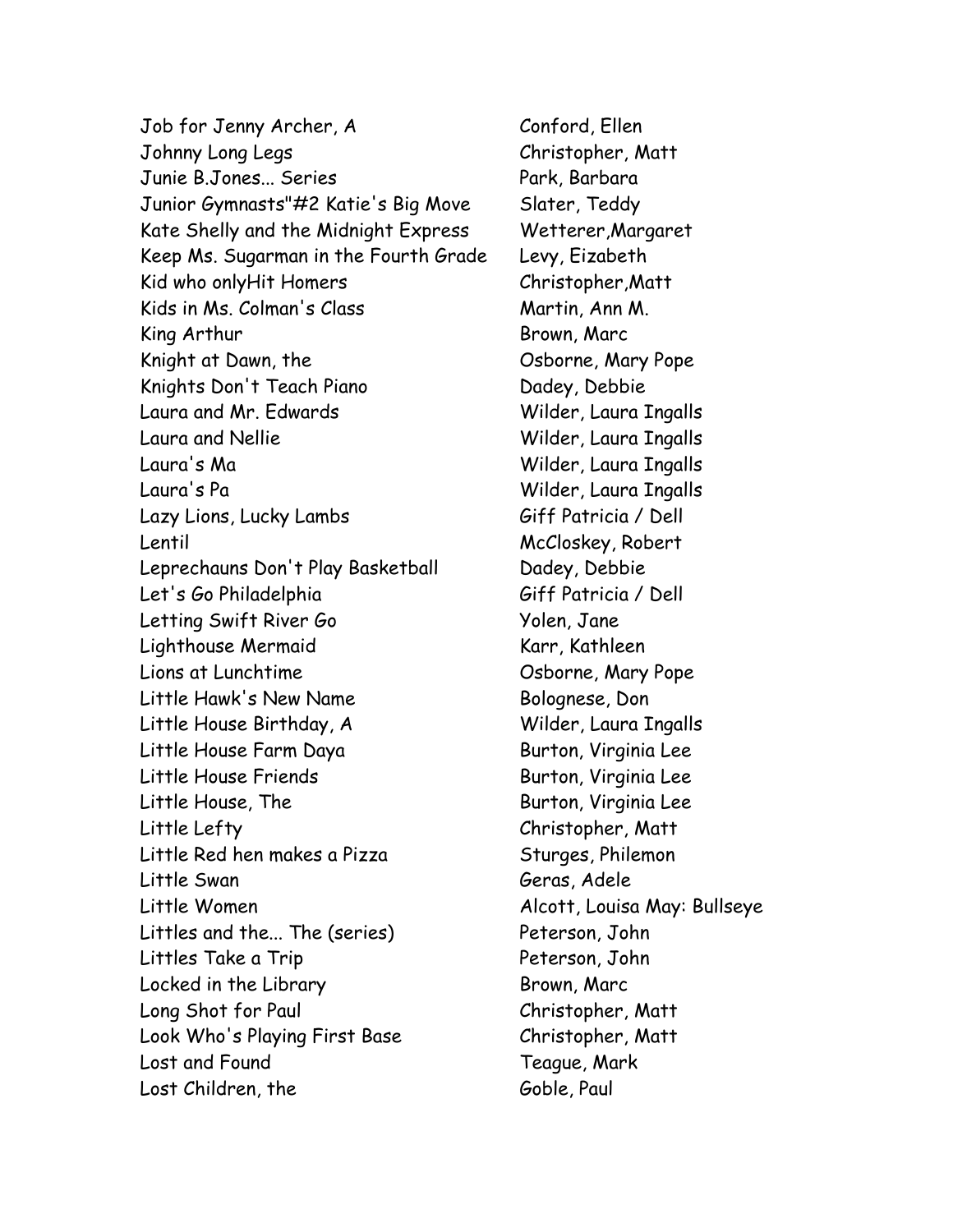Lucky Baseball Bat, the Christopher, Matt Lucky Last Luke Clark, Margaret Madeline's Christmas and Bemelmans, Ludwig Magic Tree House Series **Canadian Community** Osborne, Mary Pope Mail Carriere Ready, Dee Man Out At First Christopher, Matt Martians Don't Take Temperatures Dadey, Debbie Martin Luther King, Jr. Greene, Carol Marvin and the Mean Words Kline, Suzy Marvin Redpost.... Sachar, Louis Mary Marony , Mummy Girl **Kline, Suzy** Mary Marony and and the Chocolate Surprise Kline, Suzy Mary Marony and the Snake Kline, Suzy Mary Marony Hides Out **Kline, Suzy** Maybe Yes, Maybe No. Maybe Maybe Patron, Susan Mermaids Don't Run Track Dadey, Debbie Michael Jordan Edwards, Nick Midnight on the Moon Osborne, Mary Pope Mike Mulligan and His Steam Shovel Burton, Virginia Lee Miracle on the Plate Christopher, Matt Misfortune Cookie Greenburg, Dan Miss Rumphius Cooney, Barbara Mitchell is Moving **Sharmat, Marjorie Weinman** Mitten, The Brett, Jan Molly,s Pilgrim Cohen, Barbara Monster For Hire Wilson, Trevor Monster Rabbit Runs Amuck Giff Patricia / Dell Monsters don't Scuba Dive Dadey, Debbie Mop Top **Freeman**, Don Mud Pony, the Cohen, Caron Lee Muffy's Secret Admirer Brown, Marc Mummies Milton, Joyce Mummies Don't Coach Softball Dadey, Debbie Munnies in the Morning Theorem Cosborne, Mary Pope My Father's Dragon Gannett, Ruth My Son the Time Traveler Greenburg, Dan Mystery in the Night Woods Peterson, John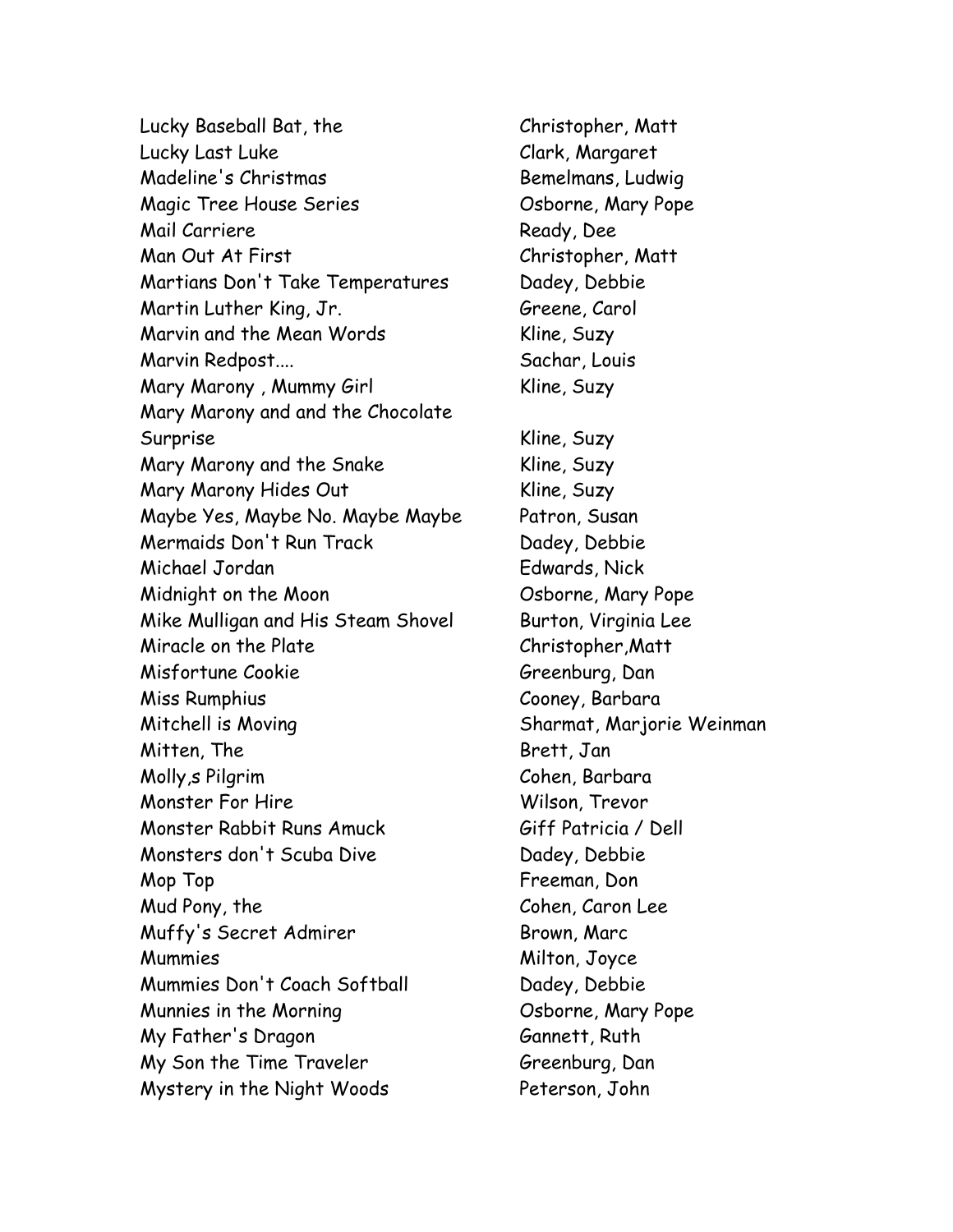Mystery of the Dark Old House Schultz, Irene Mystery of the Missing Dog Schultz, Irene Mystery of the Stolen Bike Brown, Marc Mystery of the Talking Tail, the Clark, Margaret Nannnies For Hire **Hest, Amy** Never Trust a Cat who Wears Earrings Greenburg, Dan New Land: A First Year on the Praire, the Reynolds, Marilynn Nibble, Nibble, Jenny Archer Conford, Ellen Night of the Ninjas Osborne, Mary Pope Night Tree Bunting, Eve Nine True Dolphin Stories Davidson, Margaret Ninjas Don't Bake Pumpkin Pies Dadey, Debbie No Arm in Left Field Christopher, Matt No Trouble at All! Powell, Joyce Now You See Me... Now You Don't Greenburg, Dan Old Man and the Bear, the Hanel, Wolfram Old Rocking Chair, the Root, Phyllis Old Tom and the Rogue Wilson, Trevor One Bad Thing about Father Monjo, F.N. One in the Middle is the Green Kangaroo, the Blume, Judy One-Eyed Jake Hutchins, Pat Onion Sundaes Adler, David Over the Green Hills **Isadora, Rachel** Paint Brush Kid, the Bulla Clyde Robert Pajama Party **Figure 2018** Hest, Amy Patches Szymanski, Lois Patchwork Quilt, The Flournoy, Valerie Phantoms Don't Drive Sports Cars Dadey, Debbie Picture Book of Abraham Lincoln, the Adler, David Picture Book of Amelia Earhart, the Adler, David Picture Book of Anne Frank, the Adler, David Picture Book of Benjamin Franklin, the Adler, David Picture Book of Christopher Columbus, the Adler, David Picture Book of Davy Crockett, the Adler, David Picture Book of Eleanor Roosevelt, the Adler, David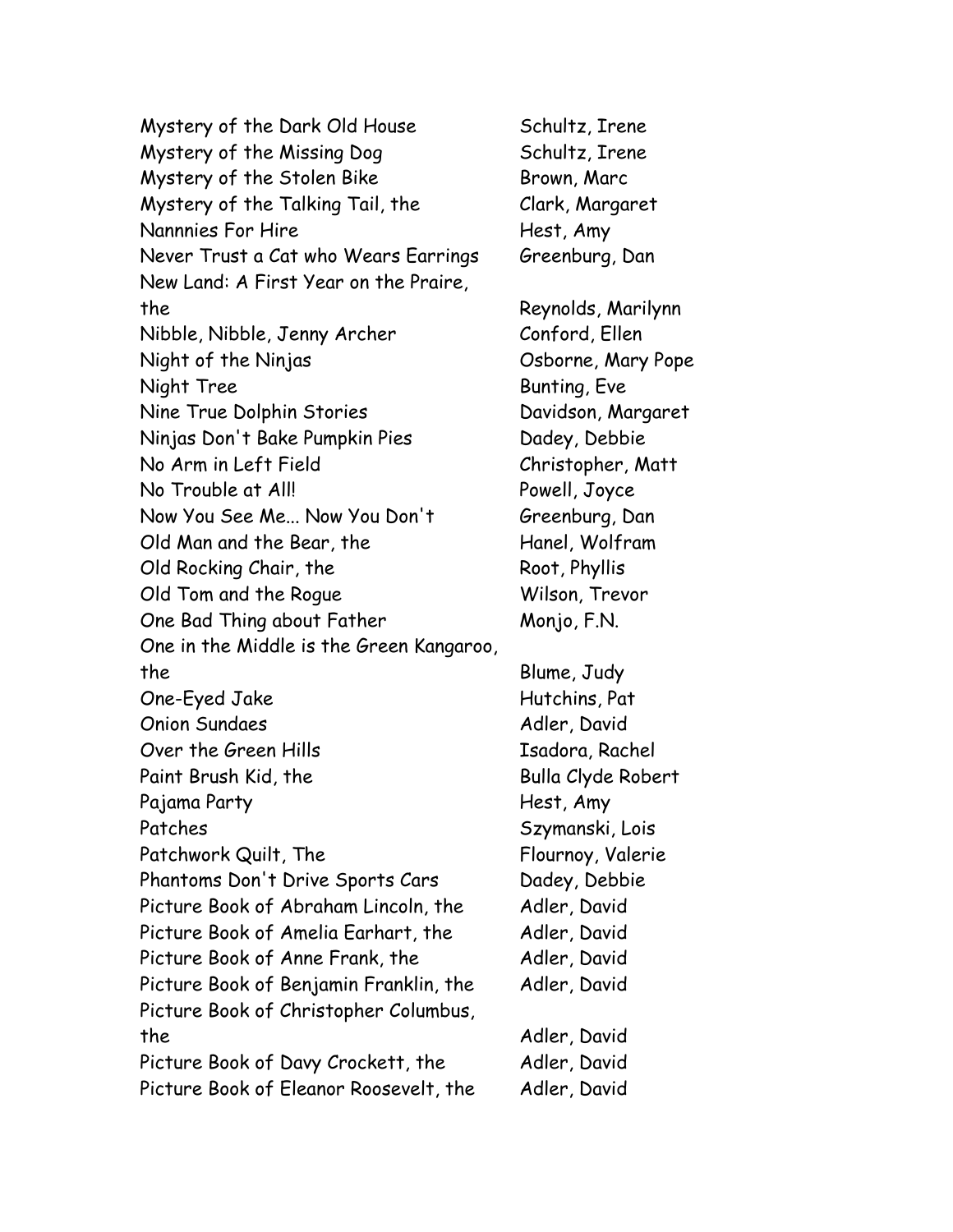Picture Book of Florence Nightingale, the Adler, David Picture Book of Frederick Douglas, the Adler, David Picture Book of George W. Carver, the Adler, David Picture Book of George Washington, the Adler, David Picture Book of Harriet Tubman, the Adler, David Picture Book of Helen Keller, the Adler, David Picture Book of Jackie Robinson, the Adler, David Picture Book of Louis Braille, the Adler, David Picture Book of Martin Luther King Jr., the Adler, David Picture Book of Patrick Henry, the Adler, David Picture Book of Paul Revere, the Adler, David Picture Book of Rosa Parks, the Adler, David Picture Book of Sacagaweca, the Adler, David Picture Book of Sitting Bull, the Adler, David Picture Book of Sojourner, the Adler, David Picture Book of Thomas Edison the Adler, David Picture Book of Thurgood Marshall, the Adler, David Pig Who Ran A Red Light Johnson, Paul Brett Pirates Don't Wear Pink Sunglasses Dadey, Debbie Pirates Past Noon **Discussion Community Property** Osborne, Mary Pope Planteaters and Meateaters Granowsky, Alvin Plumbers Boraas, Tracey Poky Little Puppy, The Lowrey, Janette Polar Bears Past Bedtime Osborne, Mary Pope Police Officers Ready, Dee Postcard Pest, the Giff Patricia / Dell Principal from the Black Lagoon Thaler, Mike Promise is a Promise, A Munsch, Robert Pumpkins Ray, Mary Lyn Purple Climbing Days Giff Patricia / Dell Putting a Dinosaur Together Granowsky, Alvin Rats on the Roof (&Range) Marshall, James Reason for a Flower, The Heller, Ruth Red Ribbon Rosie Marzollo, Jean Return of Rinaldo, the Sly Fox Scheffler, Ursel Return of the Indian, The Maccarone, Grace Return of the Third Grade Ghosthunters Maccarone, Grace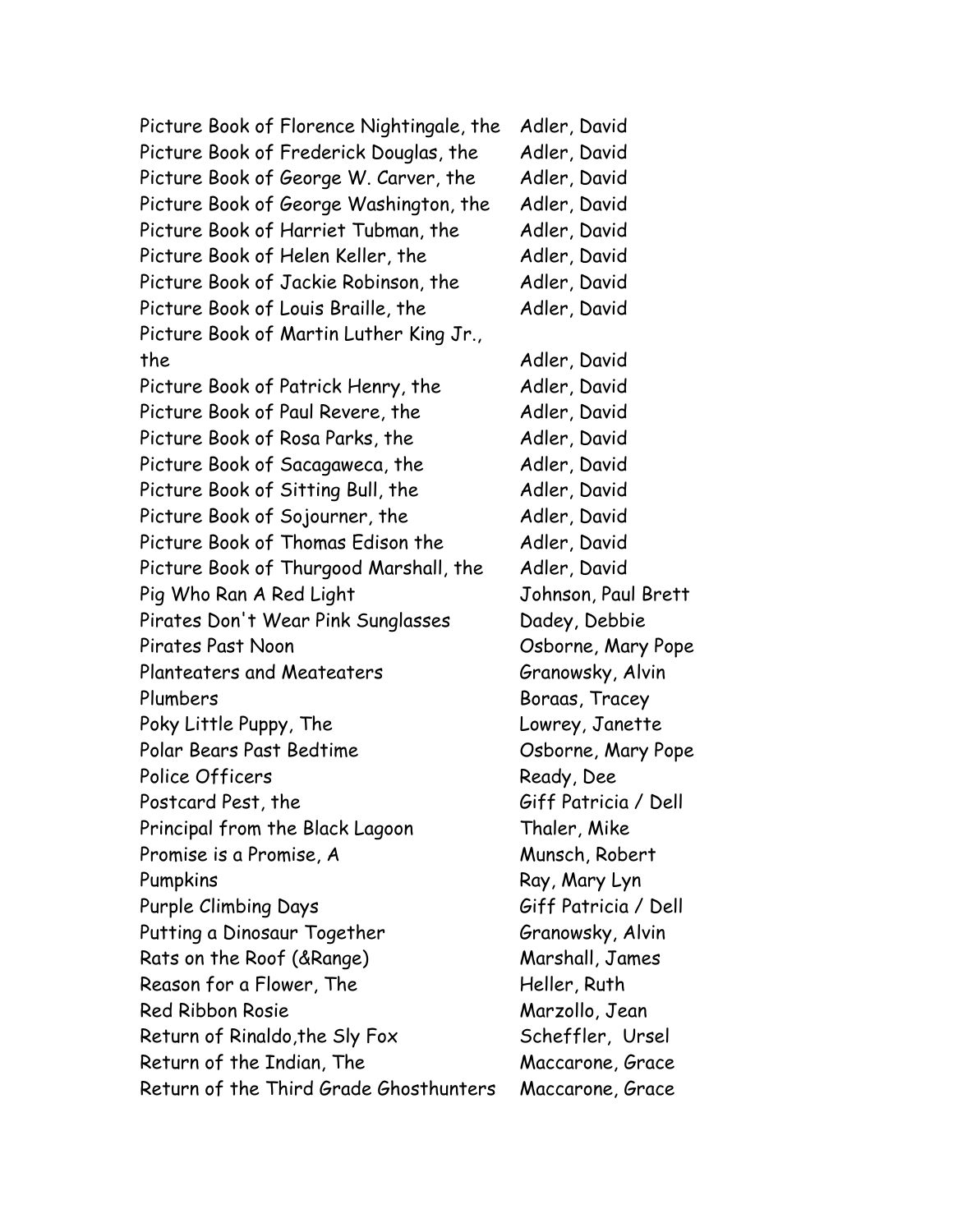Rinaldo, the Sly fox Scheffler, Ursel Rip Roaring Russell **Rip Roaring Russell** Hurwitz, Johanna Rooster's Gift, the Conrad, Pam Rose in My Garden, The Electronic Lobel, Arnold Runaway Bunny, The **Brown, Margaret Wise** Russell and Elisa **Hurwitz, Johanna** Russell Rides Again **Francisch Hurwitz, Johanna** Russell Sprouts **Hurwitz, Johanna** Sam and the Tigers **Lester**, Julius Santa Claus Doesn't Moop Floors Dadey, Debbie School Bus Driver from the Black Lagoon Thaler, Mike School Nurse from the Black Lagoon Thaler, Mike Second Grade Friends Cohen, Meriam Second Grade Friends Again Cohen, Meriam Secret at the Polk Street School Giff Patricia / Dell Seven Treasure Hunts, the Byars, Betsy Shadow over Second Christopher, Matt Shortstop From Tokyo Christopher, Matt Showtime at the Polk Street School Giff Patricia / Dell Skateboard Tough Christopher, Matt Skeletons Don't Play Tubas Christopher, Matt Slam Dunk Saturday Marzollo, Jean Sleeping Ugly The Contract of the Volen, Jane Snaggle Doodles Giff Patricia / Dell Snake Alarm Krailing, Tessa Soccer Mania Tamar, Erika Soccer Sam Marzollo, Jean Solo Girl Pinkney, Andrea Sophie Hits Six King-Smith Dick Sophie in the Saddle King-Smith Dick Sophie Is Seven King-Smith Dick Sophie 's Lucky King-Smith Dick Sophie 's Tom King-Smith Dick Sophie's Snail **King-Smith Dick** Spectaular Stone Soup Scheffler, Ursel Spooky Tail of Prewitt Peacock, the Peet, Bill Spy in the Attic, the Scheffler, Ursel Spy on third Base, the Christopher, Matt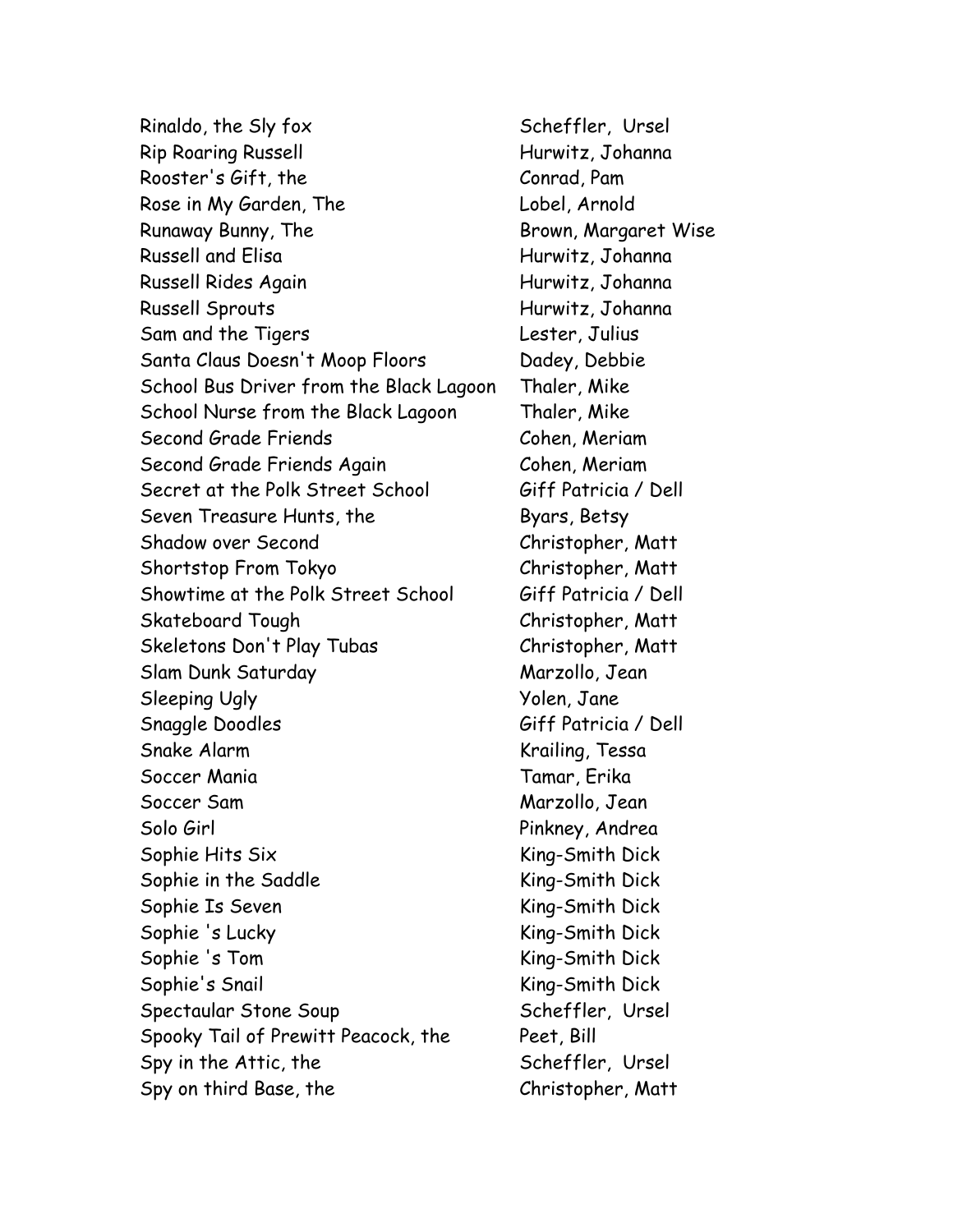Srtrike Out **Howard, Tristan** Stacy Says Goodbye Giff Patricia / Dell Star Simon.J. Stop, Stop Hurd, Edith Thacher Story of Ferdinand, The Leaf, Munro Story, a Story, A:African TAle Haley, Gail.E. Sun, Wind, and the Rain, The Peters, L. Sunny Side up Giff Patricia / Dell Sunset of the Sabertooth Cosborne, Mary Pope Supercharged Infield Christopher, Matt Sylvester and the Magic Pebble Steig, William Tallyho, Pinkerton! Kellogg, Steven Teacher from the Black Lagoon Thaler, Mike Teachers Deedrick, Tami There's No Such Thing as a Dragon Kent, Jack Three Names MacLachlan, Patricia Through the Medicine Cabinet Greenburg, Dan Thunder Cake Polacco, Patricia Tigers at Twilight Osborne, Mary Pope Tight End Christopher, Matt Tiny Green Thumbs Guest, C.Z. Tom Edison's Bright Idea Keller, Jack Tonight on the Titanic Cosborne, Mary Pope Too Hot to Handle Christopher, Matt Too Many Tamales Soto, Gary Touchdown for Tommy Christopher, Matt Trixie and the Cyber Pet Krailing, Tessa Trolls Don't Ride Roller Coasters Dadey, Debbie True Stories about Abraham Lincoln Gross, Ruth Belov Truth about the Moon, the Bess, Clayton Turkey Trouble Giff Patricia / Dell Turkey's Side of It, the Smith, Janice Lee TV Reporter Boraas, Tracey Two Hungry Hippos **Adams**, Alison Two Runaways, the Schultz, Irene Tyler Toad and Thunder Crowe, Robert Unicorns Don't Give Sleigh Rides Dadey, Debbie Vacation under the Volcano Cosborne, Mary Pope